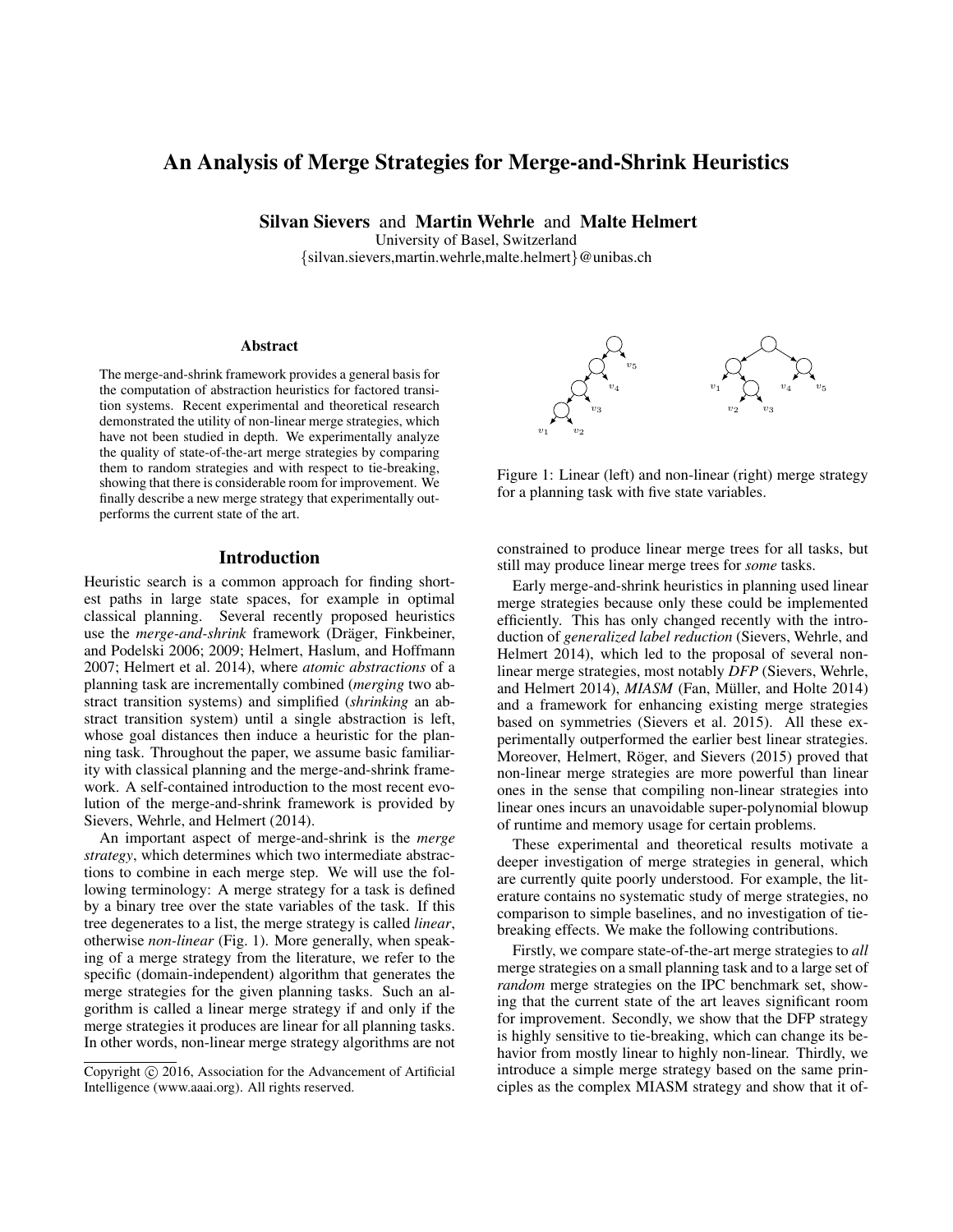fers comparable (slightly worse) performance to MIASM. Finally, we define a simple new merge strategy that outperforms previous merge strategies.

Throughout the paper, the only aspect of the merge-andshrink heuristic we vary is the merge strategy. All experiments use the existing implementation of merge-and-shrink in the Fast Downward planner (Helmert 2006), the state-ofthe-art bisimulation-based shrink strategy by Nissim, Hoffmann, and Helmert (2011) with a size limit of 50 000 states per abstraction, and exact generalized label reduction.<sup>1</sup> Unless noted otherwise, we use a 30 minute time limit and 2 GiB memory limit. The benchmark set used for all experiments stems from IPCs 1998–2014 with 1667 tasks in total.

## Evaluating Merge Strategies

One deficiency of the current merge-and-shrink literature is that all existing evaluations of merge strategies are *relative comparisons* of the form "strategy X solves more tasks than Y" or "strategy X requires fewer expansions than Y". While certainly useful, this tells us little about the quality of X and Y in absolute terms. Is X strong and Y poor? Is Y strong, but X even stronger? Can we do better than X?

The only "baseline comparison" of merge strategies we could find is an experiment reporting coverage results for a single *random linear* merge strategy, which is shown to be worse than state-of-the-art strategies (Sievers et al. 2015). We found no information on random non-linear strategies or on the variance of performance with random merges.

We consider the linear merge strategies *CGGL* (*causal graph/goal/level*), *RL* (*reverse level*) and *L* (*level*), the nonlinear merge strategies DFP and MIASM, and all symmetryenhanced variants *SYMM* of these strategies. CGGL (Helmert, Haslum, and Hoffmann 2007) and RL (Nissim, Hoffmann, and Helmert 2011) are the linear merge strategies that have been recommended in the literature; L is the inverse order to RL. These are all based on variations on the idea of topologically sorting causal graphs (Knoblock 1994); we refer to the original papers for details. We describe DFP and MIASM in more detail in the following sections, which focus on these two strategies. The SYMM-variants of the merge strategies stem from the symmetry-enhancement framework by Sievers et al. (2015), which prefers merging transition systems so that factored symmetries arise (to increase information-preserving shrinking based on full bisimulation) whenever the task exhibits such symmetries, and falling back onto the original merge strategy otherwise.<sup>2</sup>

Table 1 shows overall coverage (number of tasks solved) for the five merge strategies and their symmetry-enhanced variants (SYMM, second row; they correspond to the configurations "symm" of Sievers et al. (2015)) on the benchmark set.<sup>3</sup> Despite the large overall difference, no strategy

|             | CGGL | DFP |     | MIASM | RL  |
|-------------|------|-----|-----|-------|-----|
| Coverage    | 710  | 745 | 704 | 757   | 725 |
| <b>SYMM</b> | CGGL | DFP |     | MIASM | RL  |
| Coverage    | 747  | 752 | 742 | 749   | 749 |

Table 1: Coverage for merge strategies from the literature.



Figure 2: Expansions until last  $f$ -layer for Zenotravel #5 with all 1587600 possible merge strategies.

dominates another when considering per-domain coverage.

## Considering All Merge Strategies

In our first experiment, we consider small planning tasks where we can compare the strategies from the literature to *all possible* merge strategies. This is only feasible for tasks with up to 8 state variables (which already give rise to 1587600 merge strategies). Most such tasks are so simple that all merge strategies result in a perfect heuristic, but there are exceptions. Here, we report results for *Zenotravel #5*.

Figure 2 shows the quality of all merge strategies for this instance as a cumulative distribution function. For example, a data point at  $(62, 83.0\%)$  means that 83% of all merge strategies require 62 or fewer expansions to reach the final f-layer of an  $A^*$  search. The curve starts at  $(0, 50.2\%),$ showing that 50.2% of *all* merge strategies reach the final f-layer immediately. Given this, the results for the merge strategies from the literature may appear somewhat disappointing: only CGGL, MIASM and MIASM-SYMM have 0 expansions until the final  $f$ -layer; DFP, RL and all other SYMM-variants require 4, and L requires 21.

## Sampling Random Merge Strategies

For larger planning tasks, evaluating all merge strategies is infeasible. However, it is still possible to assess how strong a given merge strategy is in absolute terms by *sampling* a large subset of random merge strategies. We conducted experiments with 1000 merge strategies per task on the entire benchmark set. This showed that the existing merge strategies are quite well suited for many planning domains: The expected coverage of random merge strategies is 680.107,

<sup>&</sup>lt;sup>1</sup>Changing the shrink strategy or even only its parameters clearly can have an impact on the results reported in this paper, but varying shrink strategies goes beyond the scope of this paper.

<sup>&</sup>lt;sup>2</sup>Note that this modification makes only limited sense for statically precomputed merge strategies such as MIASM (see also footnote 2 in the paper by Sievers et al. (2015)).

<sup>&</sup>lt;sup>3</sup>Per-domain results for this and all further coverage tables are

reported in a technical report (Sievers, Wehrle, and Helmert 2016).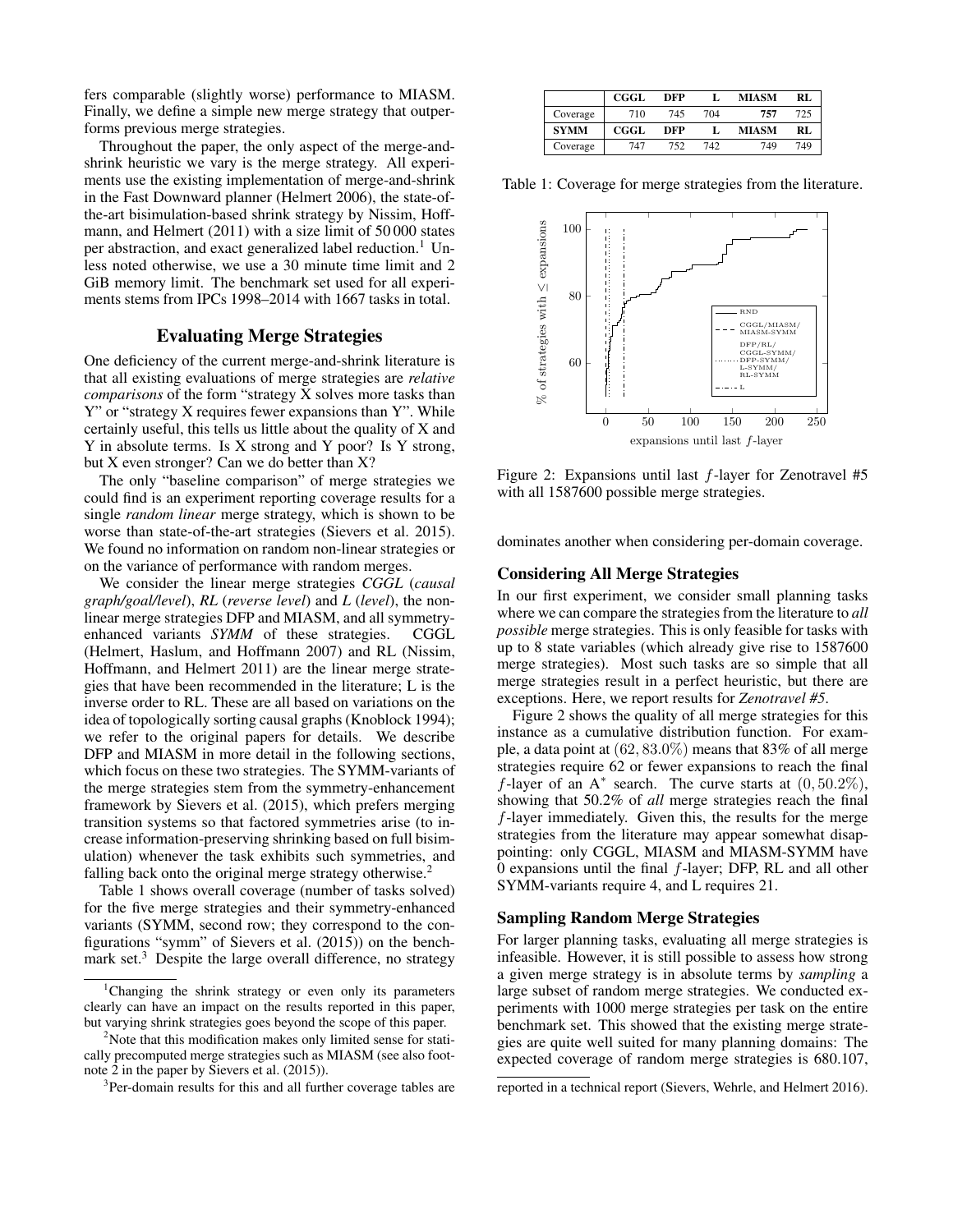worse than any strategy from the literature we consider. Moreover, we found 72 tasks in 19 domains which were solved by at least one merge strategy from the literature but by *none* of the 1000 random merge strategies.

However, interestingly, we also found 21 tasks in 9 domains solved by at least one random merge strategy but by no strategy from the literature. For example, in the NoMystery-2011 domain, only 18 tasks are solved by existing strategies, but all 20 tasks are solved by some random strategy. Moreover, solving these tasks is not a rare occurrence, with most of them solved by all 1000 random strategies and the hardest one solved by 26.4%. Another domain with clear room for improvement is Elevators-2008, where only 18 tasks are solved by any of the existing strategies, but 22 tasks are solved by some random strategy.

In these two domains, we performed additional experiments with the merge strategies from the literature with no time limit and a 64 GiB memory limit in order to determine how much better the good random strategies (with the regular limits of 2 GiB and 30m) are compared to the state of the art. Figures 3 and 4 show the results (again as cumulative distribution function of expansions) for two of these tasks.<sup>4</sup> For example, we see that in NoMystery-2011 #9, the best existing merge strategies require roughly 1000 times as many expansions as the best random ones. The results look similar for other instances of these two domains (not shown). In particular, the best random merge strategy *always* performs strictly better on all non-trivial tasks which are not perfectly solved by any merge strategy.

The experiment also showed that in 8 of the 11 tasks that the RL strategy can solve in Elevators-2008, its heuristic quality is equal to the *worst* of the 1000 random merge strategies. Similarly damning, the L strategy is consistently as bad as the worst 5% of random strategies in the NoMystery-2011 domain.

## The DFP Merge Strategy

We now take a closer look at the merge strategy introduced by Dräger, Finkbeiner, and Podelski in the original papers on merge-and-shrink for model checking (Dräger, Finkbeiner, and Podelski 2006; 2009). Dräger et al. consider a process model and describe a "composition strategy" used for merging processes. This strategy has been adopted and implemented by Sievers, Wehrle, and Helmert (2014) as the first non-linear merge strategy in planning (called the DFP strategy in the planning setting). To date, DFP is a state-ofthe-art merge strategy, outperformed only by the much more complex MIASM strategy (see next section) among the five (non-symmetry enhanced) merge strategies we consider.

Whenever DFP is asked to select the next two abstract transition systems to merge, it computes a *score* for every possible merge (i.e., for every pair of two transition systems). It then performs the merge with the best score. A



Figure 3: Expansions for NoMystery-2011 #9 with 1000 random merge strategies and those from the literature.



Figure 4: Expansions for Elevators-2008 #7 with 1000 random merge strategies and those from the literature.

potential merge receives a good score if there exist labels (operators) that are relevant for both transition systems and that occur in transitions close to the abstract goal states. However, it turns out that there are frequently many possible merges that score perfectly, with synchronization required right at transitions reaching goal states. In this case, a tie-breaking criterion is needed to choose among the bestscoring merges, and we found that this tie-breaking criterion has significant impact. The conceptual description of DFP in the planning literature does not include any tie-breaking criteria. In the following, when talking about DFP's tiebreaking, we refer to the particular *implementation* of the DFP merge strategy in the Fast Downward planning system.

Table 2 shows the result of an experiment with various tiebreaking strategies. *Prefer atomic* prefers atomic transition systems for breaking ties, while *Prefer composite* prefers composite transition systems. Each of these additionally use a variable ordering to break ties further. These are the RL and L orderings that we also considered as linear merge strategies, and a random ordering *RND*. Finally, *Random* breaks ties fully randomly, preferring neither atomic nor composite transition systems. The combination *Prefer*

<sup>&</sup>lt;sup>4</sup>The y-axis only goes up to  $28\%$  (19%) because only 278 (192) out of 1000 random merge strategies solved these instances. However, also note that *none* of the considered merge strategies from the literature (except DFP-SYMM in Elevators-2008 #7) can solve these instances within the regular time and memory limits.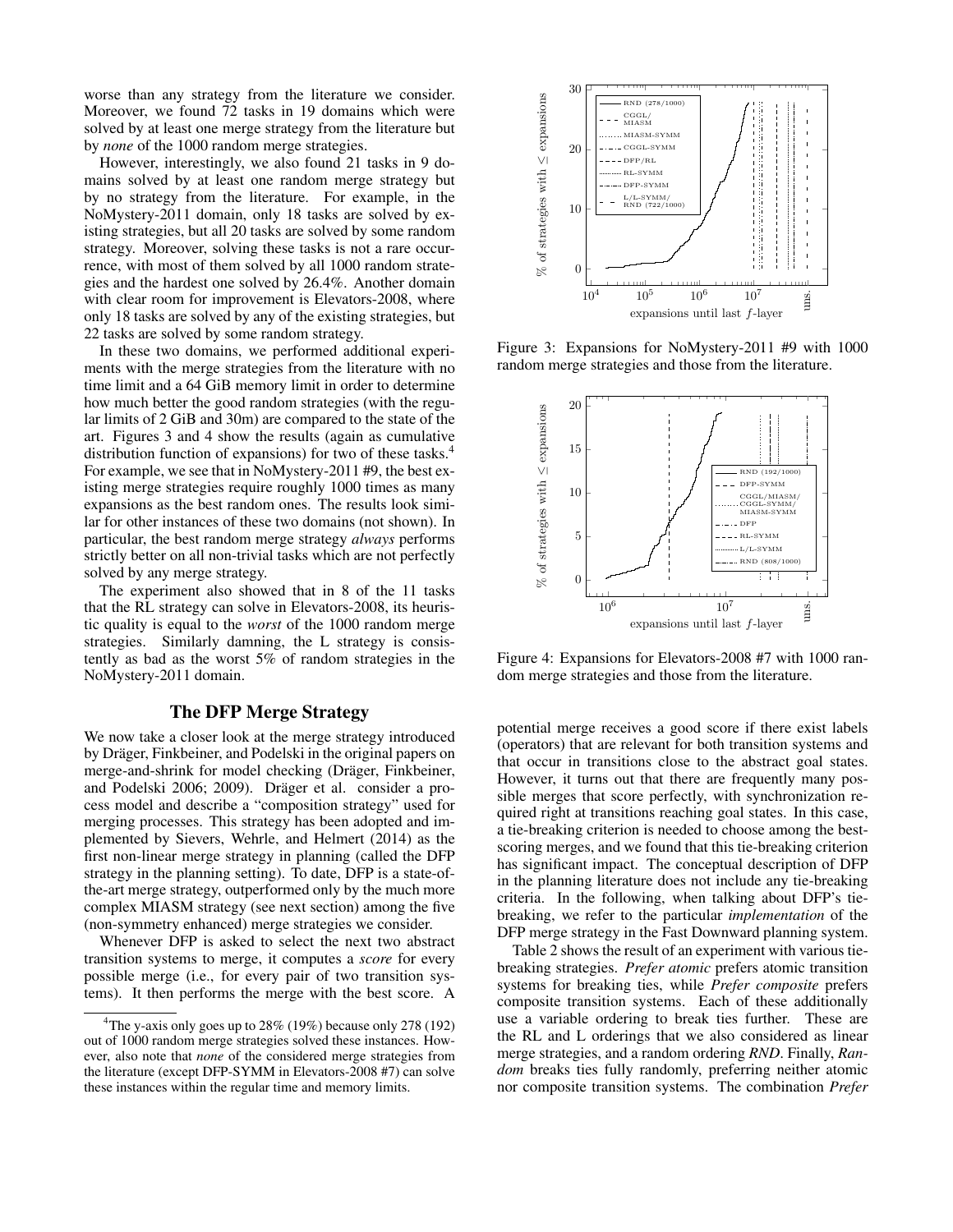|                 | Prefer atomic |      |            | Prefer composite |      |            | Ran-  |
|-----------------|---------------|------|------------|------------------|------|------------|-------|
|                 | RL            | L    | <b>RND</b> | RL               |      | <b>RND</b> | dom   |
| Coverage        | 726           | 760  | 723        | 745              | 729  | 697        | 706   |
| Cons. $(avg)$   | 60.1          | 61.4 | 65.0       | 60.4             | 89.1 | 74.9       | 60.2  |
| Lin ord $(\% )$ | 10.8          | 10.9 | 10.6       | 81.7             | 86.5 | 84.3       | 13.2  |
| 50th perc:      | 6776          | 2862 | 7340       | 3324             | 4008 | 13760      | 15873 |
| 75th perc:      | 596k          | 274k | 536k       | 390 <sub>k</sub> | 488k | 1332k      | 1370k |

Table 2: Results for DFP merge strategy. Reported are: coverage, average heuristic construction time (sec), fraction of tasks for which the construction of the abstraction finished and the merge strategy is linear, and 50th percentile (median) and 75th percentile of number of expansions to reach the last f-layer. Best performance in bold, worst in italics.

*composite* / *RL* corresponds to the implementation of DFP as reported in the literature.

The table shows a huge variability in performance, ranging from 697–760 solved tasks, from *worse* than the worst merge strategies in the literature to *better* than the best. The strategies that prefer merging composites result in a linear merge strategy in the vast majority (more than 80%) of cases where the abstraction computation completes. The reason for this is that after the initial merge (which necessarily merges two atomic transition systems), *Prefer composite* tends to repeatedly include the only existing composite in the next merge, which leads to a linear merge strategy. In contrast, the *Prefer atomic* or purely random tie-breaking strategies very rarely lead to linear merge strategies.

These results clearly indicate that there is more to the DFP merge strategy than initially meets the eye and that a better understanding of the approach is needed.

### The MIASM Merge Strategy

To complete our discussion of existing merge strategies, we turn to MIASM (Fan, Müller, and Holte 2014). MIASM is a rather complex merge strategy whose main aim is to perform merges that allow a high amount of *pruning* in the resulting product systems. (After each merge, merge-and-shrink prunes so called "unnecessary " abstract states, i.e. abstract states that do not lie on any path from the abstract initial state to any abstract goal state.) Roughly speaking, MIASM partitions the planning task's variable set based on a search in the space of sets of variable subsets. In contrast to DFP, MIASM is a *static* non-linear merge strategy in the sense that the merge tree is precomputed entirely before the actual computation of the merge-and-shrink abstractions starts.

To provide a baseline for MIASM, we implemented a much simpler strategy, *DYN-MIASM*, which follows perhaps the simplest possible approach to facilitate "merge to prune". Like DFP, DYN-MIASM computes a score for every candidate merge and performs a merge with maximal score. The score of a candidate merge is simply the percentage of states in the resulting product system that can be immediately pruned. As in DFP, identical scores are quite common (e.g., in some domains no pruning ever occurs), although somewhat less common than in DFP. We consider the same tie-breaking strategies as in the previous section.

|                 | Prefer atomic |       |            |       | Prefer composite | Ran-       |       |
|-----------------|---------------|-------|------------|-------|------------------|------------|-------|
|                 | RL            |       | <b>RND</b> | RL    |                  | <b>RND</b> | dom   |
| Coverage        | 743           | 746   | 745        | 747   | 724              | 730        | 726   |
| Cons. $(avg)$   | 137.5         | 143.0 | 141.9      | 194.1 | 236.9            | 234.0      | 169.0 |
| Lin ord $(\% )$ | 10.4          | 10.5  | 11.9       | 45.2  | 53.2             | 51.2       | 11.8  |
| 50th perc:      | 383           | 412   | 641        | 67    | 370              | 397        | 1282  |
| 75th perc:      | 231k          | 231k  | 231k       | 185k  | 231k             | 279k       | 359k  |

Table 3: DYN-MIASM, a dynamic version of MIASM. Results reported in the same way as in Table 2.

The results in Table 3 show similar trends as for DFP, but linear strategies with *Prefer composite* are somewhat less common (45%–53%) because there are more cases where merging is driven by differences in scores rather than tiebreaking. Note that DYN-MIASM requires (tentatively) performing all possible merges in order to compute the pruning ratios, and therefore the time to compute the heuristic is much higher than for other merge strategies. Still, results show that this effort is usually not prohibitive. The best variant of DYN-MIASM achieves a coverage of 747, close to the 757 achieved by the full MIASM strategy (Table 1). We believe that these results show that simple, score-based merge strategies still offer much potential for further research.

## A New Merge Strategy

For our final experiment, we introduce a new merge strategy that combines some ideas of the existing approaches while also hinting at some avenues for future investigation.

All current merge strategies are linked to the concept of the *causal graph* of a planning task (Knoblock 1994). This is true for the linear merge strategies as discussed earlier, but it also applies to DFP and MIASM. With DFP, only transition systems that require non-trivial synchronization of transitions can be candidates for merging. For atomic transition systems, this can only be the case if they occur together in some operator. Similarly, in DYN-MIASM, transition systems that are unrelated in the causal graph cannot lead to pruning and hence receive the worst possible score.

However, while both DFP and DYN-MIASM indirectly incorporate information from the causal graph, they are fairly myopic in the sense that they do not *plan ahead* to maximize the amount of causal relatedness that they can capture. They are both based on greedy maximization of scores and do not look beyond the next merge.

The new merge strategy we suggest combines a more global picture of the causal graph with the score maximization of DFP. It works as follows. First, we compute the strongly connected components (SCCs) of the causal graph. Secondly, for each SCC, we apply the DFP merge strategy to the atomic transition systems in this SCC, resulting in one transition system per SCC. Finally, we merge these transition systems by again applying the DFP merge strategy.

Table 4 shows the results of this merge strategy, which we call SCC-DFP. We again use the same tie-breaking strategies as previously. Considering each SCC separately leads to a larger fraction of non-linear merge strategies than with DFP. (Note that SCC-DFP can never produce a linear merge strat-